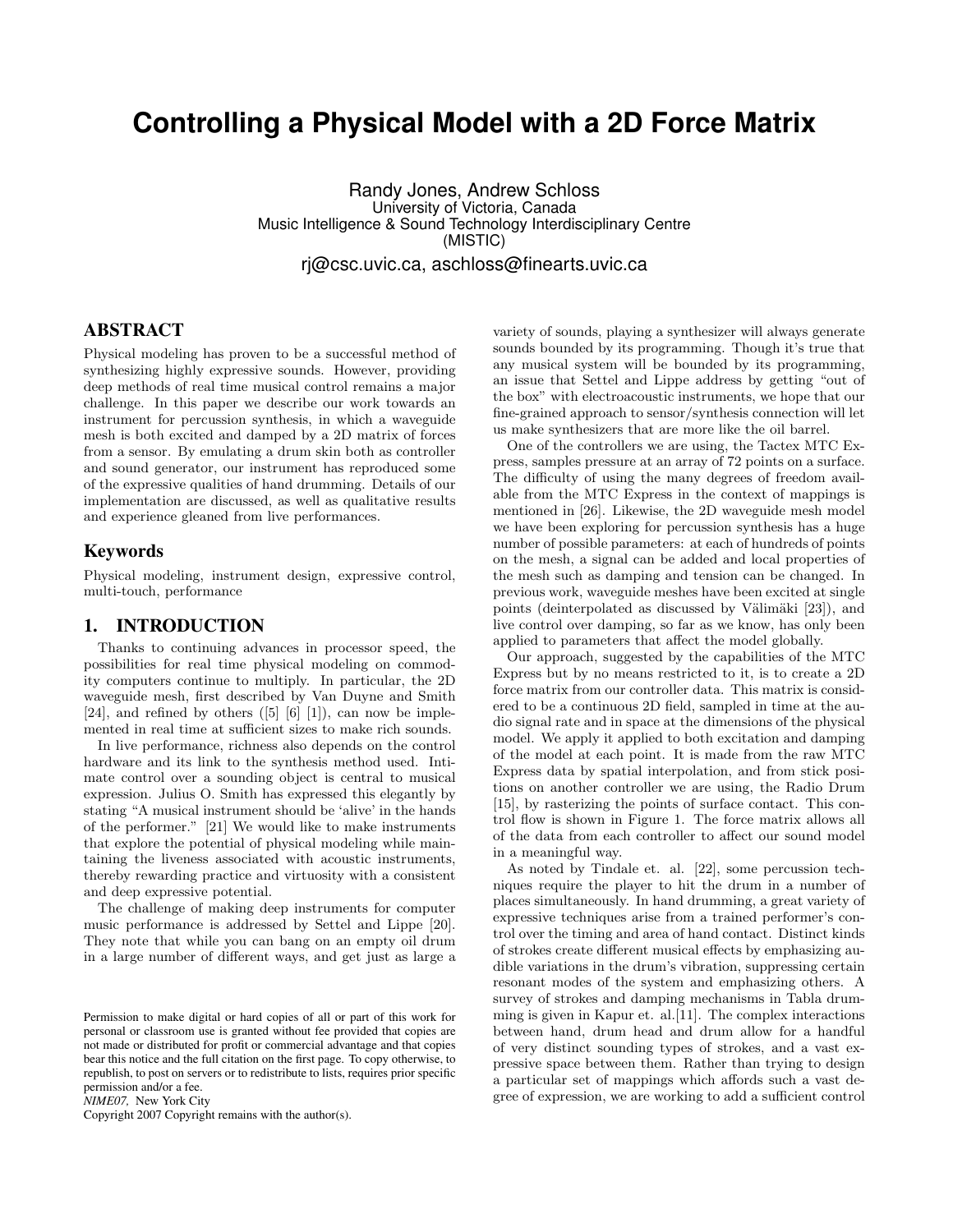

Figure 1: Control flow through 2D force matrix.

bandwidth between sensor and physical model to allow the expressive qualities of drumming to arise as emergent phenomena.

## 2. RELATED WORK

The use of banded waveguides to synthesize Tabla sounds is presented in Kapur et. al.[11]. In this work, a Tabla was augmented with force sensing resistors to recognize around six different stroke types. MIDI was used to trigger the synthesis engine with different parameters according to the type of stroke detected. This approach is complementary to ours; though it lacks the fine-grained control we are focusing on, a set of model parameters is hand-tuned for each stroke type, which results in realistic renditions of acoustic instruments. Similar work has been presented by Marshall et. al. [14], who use a 3D position sensor to control excitation and damping of modal synthesis.

The Korg Wavedrum is an interesting example of a hybrid acoustic/modeling instrument which provides for intimate control [18]. The Wavedrum has three contact microphones underneath an actual drumhead, which excite a synthesis engine. Because of the physical resonant properties of the drumhead, the sound changes in an organic way as one drums on it. For an electronic instrument, the Wavedrum feels very alive, though the range of sounds made is restricted in part because they all share the same physical exciter.

Hoskinson et. al. [7] present another approach to creating a large bandwidth between controller and synthesizer: image-based control for modal synthesis. Based on neural networks, their work also addresses the problem of preserving a very large yet playable control space.

#### 2.1 Sensors

Our approach lends itself to use with a wide range of controllers currently available. Of the sensor strategies for capturing percussive gestures compared in [22], the MTC Express lends itself most capably to producing a dynamic 2D force matrix. However, any pressure sensor that can be mapped to a 2D surface, such as the Buchla Thunder or Continuum Fingerboard, could be used. Capacitive sensors such as the Smartskin [17] , as well as the optical technique used in [4], can roughly determine pressure within a useful range from skin contact area, as long as a bare hand is used.

One drawback of current surface force sensors is their general rarity and associated high cost. Promising techniques for experimenting with low-cost custom force sensors are given in [13].

## 2.2 Physical Modeling

Real time implementations of finite difference schemes, including the 2D waveguide mesh, have been actively explored in recent years. Though digital waveguides are more efficient than finite difference schemes for a given system, they do not offer control over the state of the whole simulation, which is our focus. Bilbao and Ffitch [3] also use the control afforded by the waveguide mesh in their work on prepared piano synthesis.

Our focus so far has been on intimate control rather than on refining sound quality. A combination of models as described by Aird et.al. [1], will be an important route to more natural sounds. Karjalainen [12] gives a useful overview of discrete-time modeling paradigms, which shows how to create a hybrid system incorporating one or more instances of a 2D waveguide mesh.

## 3. IMPLEMENTATION

A hypothetical ideal percussion sensor would have a spatial resolution on the order of 1mm in order to capture the nuances of hand or stick position, especially in damping. It would also be capable of audio sampling rates, which could allow the synthesis model to be excited directly by tiny bounces off of the drum head and by friction from rubbing across it. While the spatial resolutions of our available sensors meet these goals, their sampling rates do not. We describe here a hybrid approach which has let us create a successful musical connection between our current hardware and our synthesis model.

#### 3.1 Sensors

Both of our sensors have been described in detail elsewhere. We refer interested readers to [15] and [10] for background information on the Radio Drum and MTC Express, respectively. We have added a calibration layer to the Radio Drum that allows us to receive accurate pressure data as a player presses the sticks down into its surface. Other recent work on the Radio Drum [16] has moved the "brain" of the controller into software, allowing us to use its data to excite the mesh at near audio signal rates (10kHz). The MTC Express is limited to a sampling rate of 120Hz when providing raw sensor data, which led us to develop our hybrid matrix/centroids excitation discussed below.

#### 3.2 Physical Model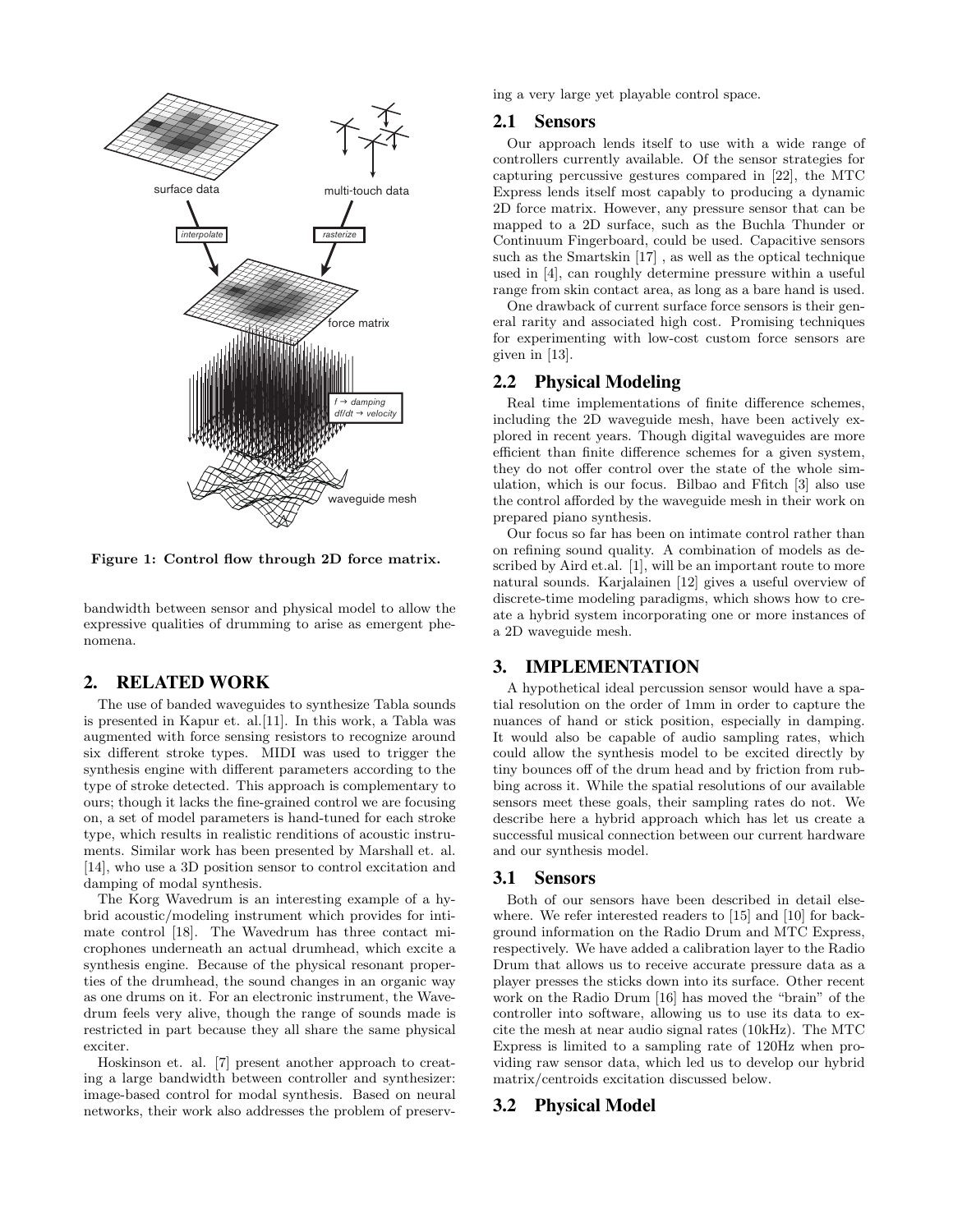Our 2D waveguide mesh was implemented in the Max- /MSP/Jitter environment. A scalar value at each mesh junction represents the velocity of an idealized membrane at that point. We use an 8-connected interpolated rectangular mesh, as described by Savioja and Välimäki[23]. While Fontana and Rocchesso [5] have shown that a triangular mesh geometry has desirable properties including better wave dispersion characteristics, we chose a rectangular mesh geometry because its calculation can be approached as a standard 3x3 convolution. This made our implementation easier, and may open the door to interesting methods of acceleration such as the use of graphics coprocessors. A simple 4-connected mesh was also implemented, which would offer more opportunities for optimization, but its decay characteristics sounded far less natural to us.

We can continuously tune the tension of the mesh by varying the self-loop impedances of the junctions, generating new coefficients for the convolution kernels. Interested readers are directed to [2] for a thorough discussion of coefficient generation and stability bounds for this and other waveguide mesh schemes. We add exponential damping per junction by simply multiplying the mesh with a damping matrix at each sample.

The mesh can be excited with an audio signal at any one position, which is deinterpolated to the four neighboring junctions as described in [6]. Excitation of all the mesh points simultaneously is also possible. We have implemented this using Jitter matrices at around 100Hz, so significant aliasing is potentially present in our incoming signal. Karjalainen [12] discusses the spurious oscillations that can result from inherent feedback in the finite difference time domain (FDTD) structure we use when high frequencies are present. We counteract these oscillations by bandlimiting the input with a matrix of FIR filters.

Our initial scalar implementation of a 16 by 16 mesh at single-precision floating point required approximately 40% of the CPU time of a 1.67 GHz G4 PowerPC processor. Optimizing the mesh with the AltiVec vector processing instruction set, we were able to acheive a 400% speed increase. The scalar code compiled on a 1.83GHz Intel Core Duo takes about 40% of one processor core; SSE optimization has not yet been done.

## 3.3 Connection

We use the 2D force matrix as a layer of abstraction between our sensors and our model, as shown in Figure 1. Data from the MTC Express are interpolated spatially to match the size of the mesh. The Radio Drum is treated as a multi-touch interface. When present, its two touches are rasterized to the force matrix as circles which grow in size according to pressure exerted on the drum's foam surface. The force matrix affects two parameters of the mesh at each junction: damping and membrane velocity.

Though we think of our force matrices as bundles of signals, a fully synchronous signal processing approach may be overkill given the rates of sensor data we have available. Also, Jitter is a useful tool for working with matrices, making implementation straightforward. In order to use Jitter while keeping the benefits of the signal data we get from the Radio Drum, we adopted a hybrid approach to control: excitations are sent to the mesh both as audio signals and as Jitter matrices. The signals are moved to specific positions on the mesh surface, depending on the positions of the Radio Drum sticks, or centroids extracted from the MTC Express data. This allows the raw gesture data from the Radio Drum or even sound samples to be used to excite the model. Damping, on the other hand, is always done with the force matrix alone.

A new Max/MSP/Jitter object was written to get the centroids of clusters of taxels, gridwise pressure measurements on the surface. A previous approach to getting centroids from the MTC Express [25] used a k-means clustering algorithm. While robust, this solution required significant CPU. Our object, 2up.jit.centroids, works more efficiently by exploiting spatial coherence of the taxels using a greedy algorithm seeded by maximum values. The object has also been used by others, including Bob Huott [8]. It is available with source code on the Web [9].

## 4. QUALITATIVE RESULTS

Our synthesis system has been used by each of us in concert performances. Andy Schloss has worked with the system both solo and in a trio combining computer music with Latin Jazz. The trio, with pianist Hilario Durán and violinist Irene Mitri, performed in February 2007 at Real Art Ways in Hartford, CT and at an Electronic Music Foundation show in New York. Jovino Santos Neto was the pianist for a show at CCRMA in April 2006. Randy Jones played a solo show of visual music incorporating the system at NIME 2005 in Vancouver.

We find that the malleability of the sound and its response to control make the system compellingly playable and, one hopes, listenable. Though a single sound from the system heard in isolation does not match the richness of an acoustic instrument, over time the depth of control available becomes clear. In particular, some sonic phenomena associated with physical drumming are captured well.

A full-hand slap in the middle of the pressure sensor sounds very different from a sharp tap on the edge. While a slap in the center creates lower frequencies and heavily damps all of the membrane's modes except the fundamental, the edge tap excites the mesh with high frequencies that go relatively undamped. As one moves between these positions and playing styles, the sound changes smoothly.

The pitch of the ringing drum can be altered with a stroke that moves across the drum head, as is possible on the Tabla. When a hand moves on the pressure sensor surface toward the center, it creates a smaller effective area over which resonance occurs, and the pitch is raised as a result.

Another acoustic phenomenon we reproduce is ringing from pulling quickly off the sensor. Since we excite the mesh with the derivative of force from the sensor at each node, energy is added to the mesh (but in the up direction) when a hand or stick is quickly pulled away. This can add a subtle ringing to a performance which mimics that of a physical drum: another detail which adds to the sense of realism.

Examples of these sounds are available on the internet [19].

## 5. FUTURE DIRECTIONS

We plan to make a force sensor with a faster sample rate, using new reconfigurable single-point pressure sensors from Tactex. The idea of exciting the model with audio from the sensor, as in the Wavedrum, is also appealing and would work well with our hybrid approach.